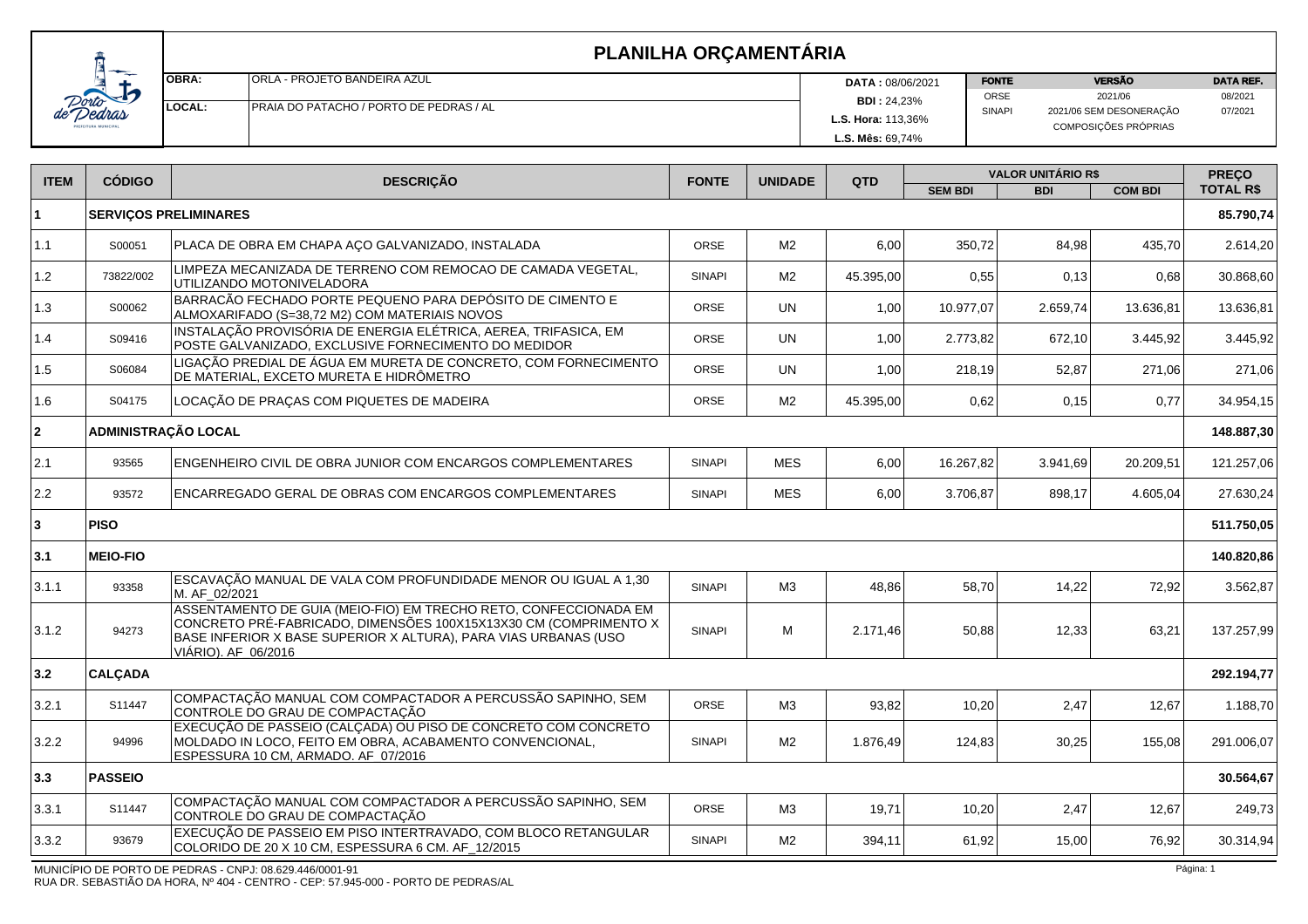|                                     | OBR/        |
|-------------------------------------|-------------|
| de Dorto<br><b>EITURA MUNICIPAL</b> | <b>LOCA</b> |

Т

|     | <b>OBRA:</b> | <b>ORLA - PROJETO BANDEIRA AZUL</b>                              | <b>DATA: 08/06/2021</b> | <b>FONTE</b>  | <b>VERSÃO</b>                                   | <b>DATA REF.</b> |
|-----|--------------|------------------------------------------------------------------|-------------------------|---------------|-------------------------------------------------|------------------|
| ↩   |              |                                                                  | <b>BDI: 24,23%</b>      | ORSE          | 2021/06                                         | 08/2021          |
| ras |              | <b>ILOCAL:</b><br><b>PRAJA DO PATACHO / PORTO DE PEDRAS / AL</b> |                         | <b>SINAPI</b> | 2021/06 SEM DESONERAÇÃO<br>COMPOSIÇÕES PRÓPRIAS | 07/2021          |
|     |              |                                                                  | L.S. Mês: 69,74%        |               |                                                 |                  |

| <b>ITEM</b> | <b>CÓDIGO</b>                 | <b>DESCRICÃO</b>                                                                                                                                                                                                         | <b>FONTE</b>  | <b>UNIDADE</b> | QTD    | <b>VALOR UNITÁRIO R\$</b> |            |                | <b>PRECO</b>     |
|-------------|-------------------------------|--------------------------------------------------------------------------------------------------------------------------------------------------------------------------------------------------------------------------|---------------|----------------|--------|---------------------------|------------|----------------|------------------|
|             |                               |                                                                                                                                                                                                                          |               |                |        | <b>SEM BDI</b>            | <b>BDI</b> | <b>COM BDI</b> | <b>TOTAL R\$</b> |
| 3.4         | <b>ESTACIONAMENTO</b>         |                                                                                                                                                                                                                          |               |                |        |                           |            |                | 48.169,75        |
| 3.4.1       | 93358                         | ESCAVAÇÃO MANUAL DE VALA COM PROFUNDIDADE MENOR OU IGUAL A 1,30<br>M. AF_02/2021                                                                                                                                         | <b>SINAPI</b> | M3             | 45,82  | 58,70                     | 14,22      | 72,92          | 3.341,19         |
| 3.4.2       | S11447                        | COMPACTAÇÃO MANUAL COM COMPACTADOR A PERCUSSÃO SAPINHO, SEM<br>CONTROLE DO GRAU DE COMPACTAÇÃO                                                                                                                           | ORSE          | M3             | 28,64  | 10,20                     | 2,47       | 12,67          | 362,87           |
| 3.4.3       | 93681                         | EXECUÇÃO DE PÁTIO/ESTACIONAMENTO EM PISO INTERTRAVADO, COM BLOCO<br>RETANGULAR COLORIDO DE 20 X 10 CM, ESPESSURA 8 CM. AF_12/2015                                                                                        | <b>SINAPI</b> | M <sub>2</sub> | 572,79 | 62,49                     | 15,14      | 77,63          | 44.465,69        |
| 14          | ∣ILUMINACÃO                   |                                                                                                                                                                                                                          |               |                |        |                           |            |                | 376.062,94       |
| 4.1         | <b>ENTRADA DE ENERGIA</b>     |                                                                                                                                                                                                                          |               |                |        |                           |            |                | 2.645,23         |
| 4.1.1       | <b>MURETA</b>                 |                                                                                                                                                                                                                          |               |                |        |                           |            |                | 557,37           |
| 4.1.1.1     | 93358                         | ESCAVAÇÃO MANUAL DE VALA COM PROFUNDIDADE MENOR OU IGUAL A 1,30<br>M. AF_02/2021                                                                                                                                         | <b>SINAPI</b> | M3             | 0,18   | 58,70                     | 14,22      | 72,92          | 13,13            |
| 4.1.1.2     | 101166                        | ALVENARIA DE EMBASAMENTO COM BLOCO ESTRUTURAL DE CERÂMICA, DE<br>14X19X29CM E ARGAMASSA DE ASSENTAMENTO COM PREPARO EM<br>BETONEIRA. AF 05/2020                                                                          | <b>SINAPI</b> | MЗ             | 0,12   | 535,24                    | 129,69     | 664,93         | 79,79            |
| 4.1.1.3     | 87515                         | ALVENARIA DE VEDAÇÃO DE BLOCOS CERÂMICOS FURADOS NA HORIZONTAL<br>DE 9X14X19CM (ESPESSURA 9CM) DE PAREDES COM ÁREA LÍQUIDA MENOR<br>QUE 6M2 COM VÃOS E ARGAMASSA DE ASSENTAMENTO COM PREPARO EM<br>BETONEIRA, AF 06/2014 | <b>SINAPI</b> | M <sub>2</sub> | 2,25   | 96,14                     | 23,29      | 119.43         | 268,72           |
| 4.1.1.4     | 87894                         | CHAPISCO APLICADO EM ALVENARIA (SEM PRESENÇA DE VÃOS) E<br>ESTRUTURAS DE CONCRETO DE FACHADA, COM COLHER DE PEDREIRO.<br>ARGAMASSA TRAÇO 1:3 COM PREPARO EM BETONEIRA 400L. AF_06/2014                                   | <b>SINAPI</b> | M <sub>2</sub> | 4,50   | 4,94                      | 1,20       | 6,14           | 27,63            |
| 4.1.1.5     | S13026                        | REBOCO OU EMBOÇO EXTERNO, DE PAREDE, COM ARGAMASSA TRAÇO T5 - 1:5<br>(CIMENTO / AREIA) COM REBOTEC, ESPESSURA 2,0 CM                                                                                                     | ORSE          | M <sub>2</sub> | 4,95   | 27,34                     | 6,62       | 33,96          | 168,10           |
| 4.1.2       | ALIMENTAÇÃO                   |                                                                                                                                                                                                                          |               |                |        |                           |            |                | 2.087,86         |
| 4.1.2.1     | 101530                        | ENTRADA DE ENERGIA ELÉTRICA, SUBTERRÂNEA, TRIFÁSICA, COM CAIXA DE<br>SOBREPOR, CABO DE 16 MM2 E DISJUNTOR DIN 125A (NÃO INCLUSA MURETA<br>DE ALVENARIA). AF 07/2020 P                                                    | <b>SINAPI</b> | <b>UN</b>      | 1,00   | 1.680,64                  | 407,22     | 2.087,86       | 2.087,86         |
| 4.2         | <b>QUADRO DE DISTRIBUIÇÃO</b> |                                                                                                                                                                                                                          |               |                |        |                           |            |                | 2.579,94         |
| 4.2.1       | S12235                        | QUADRO DE DISTRIBUIÇÃO DE EMBUTIR, EM RESINA TERMOPLÁSTICA, PARA<br>ATÉ 16 DISJUNTORES, ĆOM BARRAMENTO, PADRÃO DIN, EXCLUSIVE<br><b>DISJUNTORES</b>                                                                      | ORSE          | <b>UN</b>      | 1,00   | 380,66                    | 92,23      | 472,89         | 472,89           |
| 4.2.2       | S09969                        | DISJUNTOR BIPOLAR DR 125 A, TIPO AC, CORRENTE NOMINAL RESIDUAL 30MA,<br>REF.: SIEMENS 5SM3-3450 OU SIMILAR                                                                                                               | ORSE          | <b>UN</b>      | 1,00   | 1.432,24                  | 347,03     | 1.779,27       | 1.779,27         |
| 4.2.3       | 93665                         | DISJUNTOR BIPOLAR TIPO DIN, CORRENTE NOMINAL DE 40A - FORNECIMENTO E<br>INSTALAÇÃO. AF_10/2020                                                                                                                           | <b>SINAPI</b> | <b>UN</b>      | 2,00   | 71,79                     | 17,39      | 89,18          | 178,36           |
| 4.2.4       | 93658                         | DISJUNTOR MONOPOLAR TIPO DIN, CORRENTE NOMINAL DE 40A -<br>FORNECIMENTO E INSTALAÇÃO. AF_10/2020                                                                                                                         | <b>SINAPI</b> | UN.            | 2,00   | 21,92                     | 5,31       | 27,23          | 54,46            |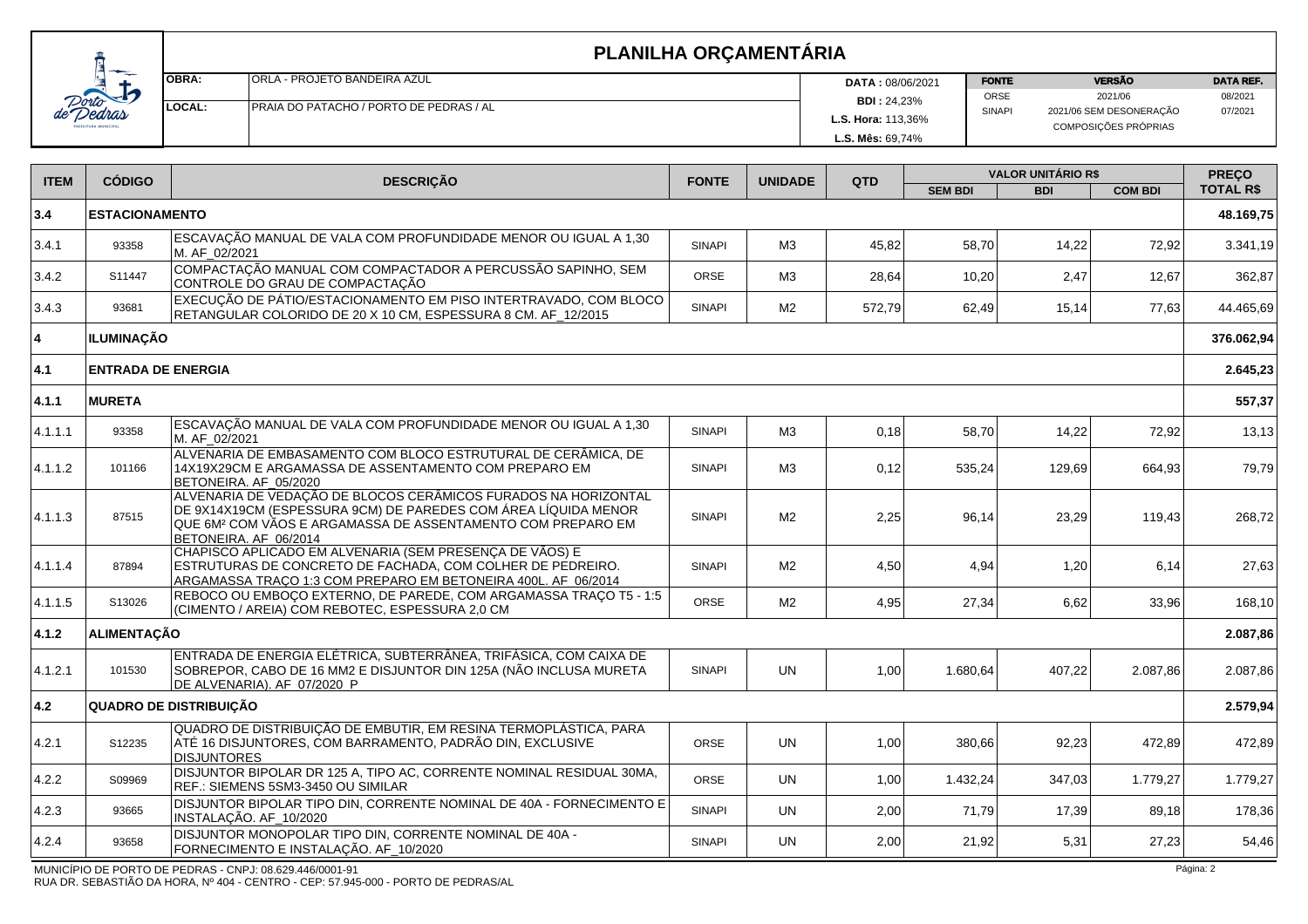| <b>OBRA:</b> | IORLA - PROJETO BANDEIRA AZUL                   | <b>DATA: 08/06/2021</b>   | <b>FONTE</b>  | <b>VERSÃO</b>                                   | <b>DATA REF.</b> |
|--------------|-------------------------------------------------|---------------------------|---------------|-------------------------------------------------|------------------|
|              |                                                 | <b>BDI: 24.23%</b>        | ORSE          | 2021/06                                         | 08/2021          |
| LOCAL:       | <b>IPRAIA DO PATACHO / PORTO DE PEDRAS / AL</b> | <b>L.S. Hora: 113.36%</b> | <b>SINAPI</b> | 2021/06 SEM DESONERAÇÃO<br>COMPOSIÇÕES PRÓPRIAS | 07/2021          |
|              |                                                 | <b>L.S. Mês: 69,74%</b>   |               |                                                 |                  |

| <b>ITEM</b>   | <b>CÓDIGO</b>            | <b>DESCRIÇÃO</b>                                                                                                                                                  | <b>FONTE</b>  | <b>UNIDADE</b> | QTD      | <b>VALOR UNITÁRIO R\$</b> |            |                | <b>PREÇO</b>     |
|---------------|--------------------------|-------------------------------------------------------------------------------------------------------------------------------------------------------------------|---------------|----------------|----------|---------------------------|------------|----------------|------------------|
|               |                          |                                                                                                                                                                   |               |                |          | <b>SEM BDI</b>            | <b>BDI</b> | <b>COM BDI</b> | <b>TOTAL R\$</b> |
| 4.2.5         | 93656                    | DISJUNTOR MONOPOLAR TIPO DIN, CORRENTE NOMINAL DE 25A -<br>FORNECIMENTO E INSTALAÇÃO. AF_10/2020                                                                  | <b>SINAPI</b> | <b>UN</b>      | 1,00     | 13,93                     | 3,38       | 17,31          | 17,31            |
| 4.2.6         | 93653                    | DISJUNTOR MONOPOLAR TIPO DIN, CORRENTE NOMINAL DE 10A -<br>FORNECIMENTO E INSTALAÇÃO. AF_10/2020                                                                  | <b>SINAPI</b> | <b>UN</b>      | 5,00     | 12,50                     | 3,03       | 15,53          | 77,65            |
| $ 4.3\rangle$ | <b>CAIXA DE PASSAGEM</b> |                                                                                                                                                                   |               |                |          |                           |            |                | 11.085,17        |
| 4.3.1         | 93358                    | ESCAVAÇÃO MANUAL DE VALA COM PROFUNDIDADE MENOR OU IGUAL A 1,30<br>M. AF_02/2021                                                                                  | <b>SINAPI</b> | M3             | 4,60     | 58,70                     | 14,22      | 72,92          | 335,43           |
| 4.3.2         | 83446                    | CAIXA DE PASSAGEM 30X30X40 COM TAMPA E DRENO BRITA                                                                                                                | <b>SINAPI</b> | <b>UN</b>      | 46,00    | 188,11                    | 45,58      | 233,69         | 10.749,74        |
| 4.4           | <b>ELETRODUTO RÍGIDO</b> |                                                                                                                                                                   |               |                |          |                           |            |                | 43.121,95        |
| 4.4.1         | 93358                    | ESCAVAÇÃO MANUAL DE VALA COM PROFUNDIDADE MENOR OU IGUAL A 1,30<br>M. AF 02/2021                                                                                  | <b>SINAPI</b> | M3             | 121,31   | 58,70                     | 14,22      | 72,92          | 8.845,93         |
| 4.4.2         | 96995                    | REATERRO MANUAL APILOADO COM SOQUETE. AF_10/2017                                                                                                                  | <b>SINAPI</b> | M3             | 121,31   | 35,59                     | 8,62       | 44,21          | 5.363,12         |
| 4.4.3         | 95731                    | ELETRODUTO RÍGIDO SOLDÁVEL, PVC, DN 40MM - FORNECIMENTO E<br>INSTALAÇÃO.                                                                                          | <b>SINAPI</b> | м              | 10,52    | 8,48                      | 2,05       | 10,53          | 110,78           |
| 4.4.4         | 95731                    | ELETRODUTO RÍGIDO SOLDÁVEL, PVC, DN 32 MM - FORNECIMENTO E<br>INSTALAÇÃO.                                                                                         | <b>SINAPI</b> | M              | 1.100,00 | 7.11                      | 1,72       | 8,83           | 9.713,00         |
| 4.4.5         | 95731                    | ELETRODUTO RÍGIDO SOLDÁVEL, PVC, DN 25 MM - FORNECIMENTO E<br>INSTALAÇÃO.                                                                                         | <b>SINAPI</b> | M              | 607.61   | 5,88                      | 1,42       | 7,30           | 4.435,55         |
| 4.4.6         | 95738                    | LUVA PARA ELETRODUTO, PVC, SOLDÁVEL, DN 40 MM - FORNECIMENTO E<br>INSTALAÇÃO.                                                                                     | <b>SINAPI</b> | <b>UN</b>      | 4,00     | 8,37                      | 2,03       | 10,40          | 41,60            |
| 4.4.7         | 95738                    | LUVA PARA ELETRODUTO, PVC, SOLDÁVEL, DN 32 MM - FORNECIMENTO E<br>INSTALACÃO.                                                                                     | <b>SINAPI</b> | <b>UN</b>      | 367,00   | 7,53                      | 1,82       | 9,35           | 3.431,45         |
| 4.4.8         | 95738                    | LUVA PARA ELETRODUTO, PVC, SOLDÁVEL, DN 25 MM - FORNECIMENTO E<br>INSTALAÇÃO.                                                                                     | <b>SINAPI</b> | <b>UN</b>      | 203,00   | 7,10                      | 1,72       | 8,82           | 1.790,46         |
| 4.4.9         | 91920                    | CURVA 90 GRAUS PARA ELETRODUTO, PVC, SOLDÁVEL, DN 40 MM (1 1/4") -<br>FORNECIMENTO E INSTALAÇÃO.                                                                  | <b>SINAPI</b> | <b>UN</b>      | 2,00     | 18,59                     | 4,50       | 23,09          | 46,18            |
| 4.4.10        | 91914                    | CURVA 90 GRAUS PARA ELETRODUTO, PVC, SOLDÁVEL, DN 25 MM (3/4") -<br>FORNECIMENTO E INSTALAÇÃO. AF_12/2015                                                         | <b>SINAPI</b> | <b>UN</b>      | 26,00    | 11,62                     | 2,82       | 14,44          | 375,44           |
| 4.4.11        | S08699                   | CAIXA DE PASSAGEM EM PVC TIPO AQUATIC, 100X100X50MM                                                                                                               | ORSE          | <b>UN</b>      | 121,00   | 39,17                     | 9,49       | 48,66          | 5.887,86         |
| 4.4.12        | 91179                    | FIXAÇÃO DE TUBOS HORIZONTAIS DE PVC DIÂMETROS MENORES OU IGUAIS A<br>40 MM COM ABRAÇADEIRA PLÁSTICA.                                                              | <b>SINAPI</b> | M              | 607,61   | 4,08                      | 0,99       | 5,07           | 3.080,58         |
| 4.5           | <b>LUMINÁRIAS</b>        |                                                                                                                                                                   |               |                |          |                           |            |                | 207.035,74       |
| 4.5.1         | 101636                   | BRAÇO PARA ILUMINAÇÃO PÚBLICA, EM TUBO DE AÇO GALVANIZADO,<br>COMPRIMENTO DE 1,50 M, PARA FIXAÇÃO EM POSTE DE CONCRETO -<br>FORNECIMENTO E INSTALAÇÃO. AF_08/2020 | <b>SINAPI</b> | <b>UN</b>      | 67,00    | 124,53                    | 30,17      | 154,70         | 10.364,90        |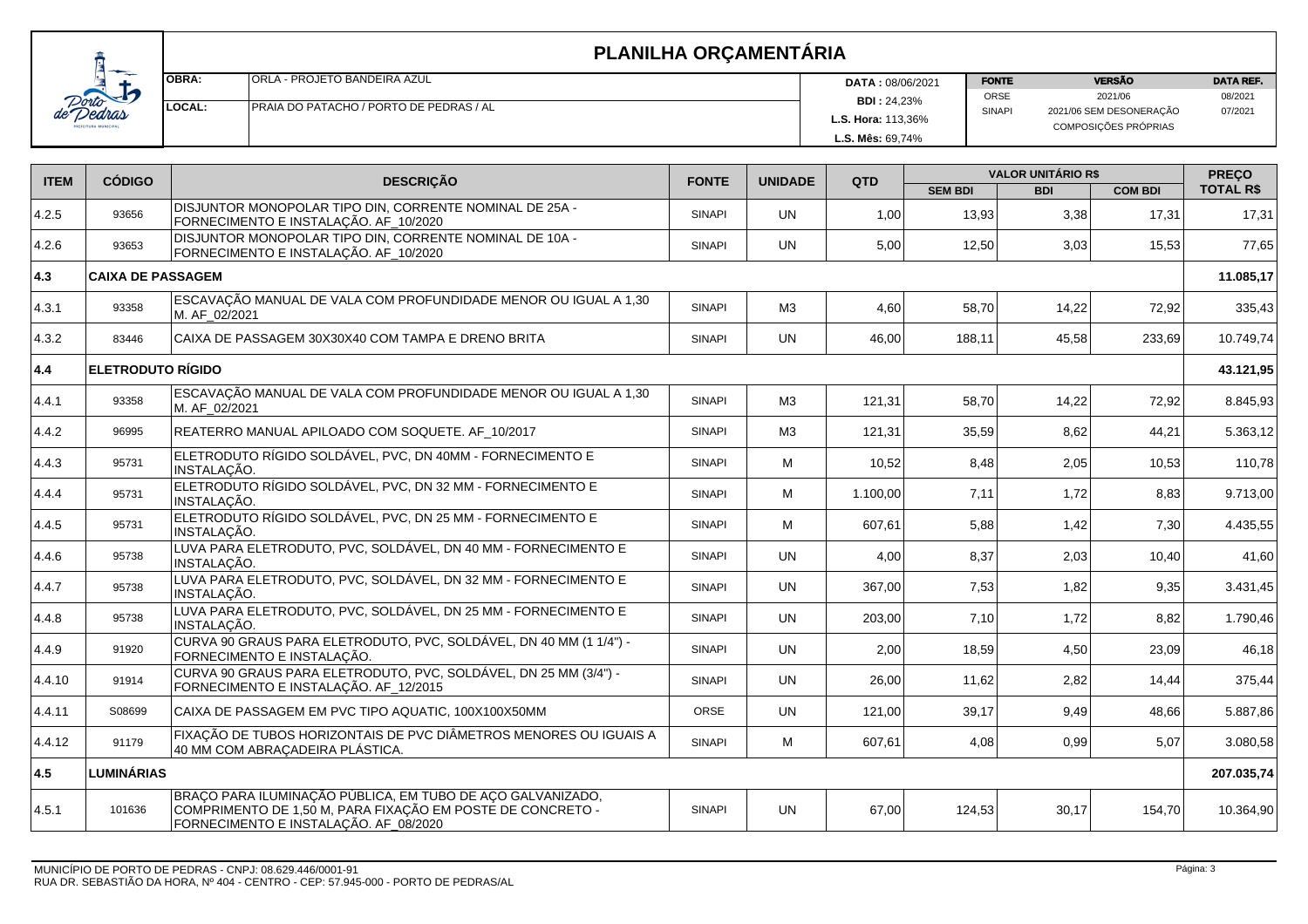| <i>norto</i><br>Dedras<br>d |
|-----------------------------|
|-----------------------------|

| OBRA.  | <b>ORLA - PROJETO BANDEIRA AZUL</b>     | <b>DATA: 08/06/2021</b>   | <b>FONTE</b>  | <b>VERSÃO</b>                                   | <b>DATA REF.</b> |
|--------|-----------------------------------------|---------------------------|---------------|-------------------------------------------------|------------------|
|        |                                         | <b>BDI: 24,23%</b>        | <b>ORSE</b>   | 2021/06                                         | 08/2021          |
| LOCAL: | PRAIA DO PATACHO / PORTO DE PEDRAS / AL | <b>L.S. Hora: 113,36%</b> | <b>SINAPI</b> | 2021/06 SEM DESONERAÇÃO<br>COMPOSIÇÕES PRÓPRIAS | 07/2021          |
|        |                                         | L.S. Mês: 69.74%          |               |                                                 |                  |

| <b>ITEM</b> | <b>CÓDIGO</b>              | <b>DESCRIÇÃO</b>                                                                                                                                                                                      | <b>FONTE</b><br><b>UNIDADE</b> |           | QTD      | <b>VALOR UNITÁRIO R\$</b> |            |                | <b>PREÇO</b>     |
|-------------|----------------------------|-------------------------------------------------------------------------------------------------------------------------------------------------------------------------------------------------------|--------------------------------|-----------|----------|---------------------------|------------|----------------|------------------|
|             |                            |                                                                                                                                                                                                       |                                |           |          | <b>SEM BDI</b>            | <b>BDI</b> | <b>COM BDI</b> | <b>TOTAL R\$</b> |
| 4.5.2       | 101660                     | LUMINÁRIA DE LED PARA ILUMINAÇÃO PÚBLICA, DE 240 W ATÉ 350 W -<br>FORNECIMENTO E INSTALAÇÃO. AF_08/2020                                                                                               | <b>SINAPI</b>                  | <b>UN</b> | 26,00    | 1.686.74                  | 408.70     | 2.095,44       | 54.481,44        |
| 4.5.3       | 101657                     | LUMINÁRIA DE LED PARA ILUMINAÇÃO PÚBLICA, DE 98 W ATÉ 137 W -<br>FORNECIMENTO E INSTALAÇÃO. AF_08/2020                                                                                                | <b>SINAPI</b>                  | <b>UN</b> | 26,00    | 681,53                    | 165,13     | 846,66         | 22.013,16        |
| 4.5.4       | 101658                     | LUMINÁRIA DE LED PARA ILUMINAÇÃO PÚBLICA, DE 138 W ATÉ 180 W -<br>FORNECIMENTO E INSTALAÇÃO. AF_08/2020                                                                                               | <b>SINAPI</b>                  | <b>UN</b> | 15,00    | 902.07                    | 218,57     | 1.120.64       | 16.809,60        |
| 4.5.5       | S03333                     | FORNECIMENTO DE RELÉ FOTOELÉTRICO INDIV. 5A/220V, C/ BASE MÓVEL                                                                                                                                       | <b>ORSE</b>                    | <b>UN</b> | 47.00    | 31.70                     | 7,68       | 39,38          | 1.850,86         |
| 4.5.6       | S09629                     | LUMINÁRIA TIPO BALIZADOR PARA AMBIENTE ABERTO, CORPO EM ALUMÍNIO<br>PINTADO, DIFUSOR EM VIDRO PLANO FOSCO,                                                                                            | ORSE                           | <b>UN</b> | 95,00    | 208,89                    | 50,61      | 259,50         | 24.652,50        |
| 4.5.7       | S07708                     | ARANDELA COM FOCO ÚNICO, REF. 1186 DA ILUMINAR OU SIMILAR, INCLUSIVE<br>LÂMPADA                                                                                                                       | ORSE                           | <b>UN</b> | 121,00   | 508,80                    | 123,28     | 632,08         | 76.481,68        |
| 4.5.8       | 97592                      | LUMINÁRIA TIPO PLAFON, DE SOBREPOR, COM 1 LÂMPADA LED DE 12/13 W, SEM<br>REATOR - FORNECIMENTO E INSTALAÇÃO. AF_02/2020                                                                               | <b>SINAPI</b>                  | <b>UN</b> | 8,00     | 38,40                     | 9,30       | 47,70          | 381,60           |
| 4.6         | <b>CONDUTORES (FIAÇÃO)</b> |                                                                                                                                                                                                       |                                |           |          |                           |            |                | 109.292,09       |
| 4.6.1       | 92982                      | CABO DE COBRE FLEXÍVEL ISOLADO, 16 MM <sup>2</sup> , ANTI-CHAMA 0,6/1,0 KV, PARA<br>DISTRIBUIÇÃO - FORNECIMENTO E INSTALAÇÃO. AF_12/2015                                                              | <b>SINAPI</b>                  | м         | 2,00     | 19,85                     | 4,81       | 24,66          | 49,32            |
| 4.6.2       | 91929                      | CABO DE COBRE FLEXÍVEL ISOLADO, 4 MM <sup>2</sup> , ANTI-CHAMA 0,6/1,0 KV, PARA<br>CIRCUITOS TERMINAIS - FORNECIMENTO E INSTALAÇÃO. AF_12/2015                                                        | <b>SINAPI</b>                  | M         | 6.834,09 | 8,24                      | 2,00       | 10,24          | 69.981,08        |
| 4.6.3       | 91927                      | CABO DE COBRE FLEXÍVEL ISOLADO, 2,5 MM <sup>2</sup> , ANTI-CHAMA 0,6/1,0 KV, PARA<br>CIRCUITOS TERMINAIS - FORNECIMENTO E INSTALAÇÃO. AF_12/2015                                                      | <b>SINAPI</b>                  | M         | 4.355.08 | 5,83                      | 1,41       | 7.24           | 31.530,78        |
| 4.6.4       | S11412                     | CABO DE COBRE PP CORDPLAST 4 X 2.5 MM2, 450/750V - FORNECIMENTO E<br><b>INSTALAÇÃO</b>                                                                                                                | <b>ORSE</b>                    | м         | 376,20   | 16,54                     | 4,01       | 20,55          | 7.730,91         |
| 4.7         |                            | <b>ACESSÓRIOS - TOMADAS E INTERRUPTORES</b>                                                                                                                                                           |                                |           |          |                           |            |                | 302,82           |
| 4.7.1       | 92001                      | TOMADA BAIXA DE EMBUTIR (1 MÓDULO), 2P+T 20 A, INCLUINDO SUPORTE E<br>PLACA - FORNECIMENTO E INSTALAÇÃO. AF_12/2015                                                                                   | <b>SINAPI</b>                  | <b>UN</b> | 3,00     | 29,96                     | 7,26       | 37,22          | 111,66           |
| 4.7.2       | 91953                      | INTERRUPTOR SIMPLES (1 MÓDULO), 10A/250V, INCLUINDO SUPORTE E PLACA -<br>FORNECIMENTO E INSTALAÇÃO. AF_12/2015                                                                                        | <b>SINAPI</b>                  | <b>UN</b> | 6,00     | 25,65                     | 6,21       | 31,86          | 191,16           |
| 5           |                            | <b>INSTALAÇÕES HIDROSSANITÁRIAS</b>                                                                                                                                                                   |                                |           |          |                           |            |                | 252.464,27       |
| 5.1         | PEÇAS SANITÁRIAS           |                                                                                                                                                                                                       |                                |           |          |                           |            |                | 7.795,69         |
| 5.1.1       | 95470                      | VASO SANITARIO SIFONADO CONVENCIONAL COM LOUÇA BRANCA, INCLUSO<br>CONJUNTO DE LIGAÇÃO PARA BACIA SANITÁRIA AJUSTÂVEL - FORNECIMENTO<br>E INSTALACÃO. AF 10/2016                                       | <b>SINAPI</b>                  | <b>UN</b> | 5,00     | 213,46                    | 51,72      | 265,18         | 1.325,90         |
| 5.1.2       | 95472                      | VASO SANITARIO SIFONADO CONVENCIONAL PARA PCD SEM FURO FRONTAL<br>COM LOUÇA BRANCA SEM ASSENTO, INCLUSO CONJUNTO DE LIGAÇÃO PARA<br>BACIA SANITÁRIA AJUSTÁVEL - FORNECIMENTO E INSTALAÇÃO. AF_01/2020 | <b>SINAPI</b>                  | <b>UN</b> | 2,00     | 859,70                    | 208,31     | 1.068,01       | 2.136,02         |
| 5.1.3       | 86904                      | LAVATÓRIO LOUÇA BRANCA SUSPENSO, 29,5 X 39CM OU EQUIVALENTE,<br>PADRÃO POPULAR - FORNECIMENTO E INSTALAÇÃO. AF_01/2020                                                                                | <b>SINAPI</b>                  | UN        | 4,00     | 134,15                    | 32,50      | 166,65         | 666,60           |
|             |                            |                                                                                                                                                                                                       |                                |           |          |                           |            |                |                  |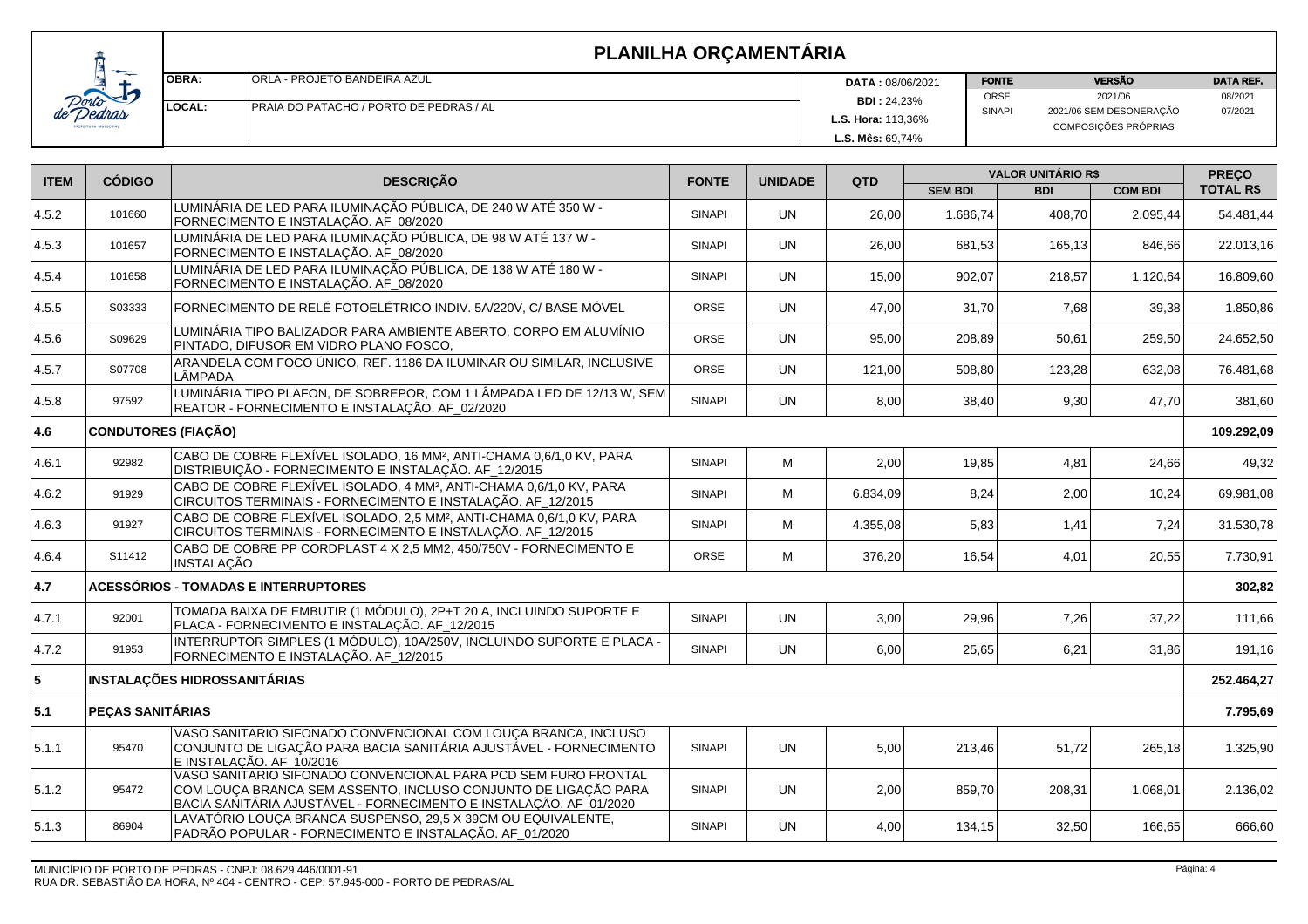| <b>IOBRA:</b> | IORLA - PROJETO BANDEIRA AZUL                  | <b>DATA: 08/06/2021</b>   | <b>FONTE</b>  | <b>VERSÃO</b>           |         |
|---------------|------------------------------------------------|---------------------------|---------------|-------------------------|---------|
|               |                                                | <b>BDI: 24,23%</b>        | <b>ORSE</b>   | 2021/06                 | 08/2021 |
| LOCAL:        | <b>PRAJA DO PATACHO / PORTO DE PEDRAS / AL</b> |                           | <b>SINAPI</b> | 2021/06 SEM DESONERAÇÃO | 07/2021 |
|               |                                                | <b>L.S. Hora: 113,36%</b> |               | COMPOSIÇÕES PRÓPRIAS    |         |
|               |                                                | <b>L.S. Mês: 69.74%</b>   |               |                         |         |

| <b>ITEM</b> | <b>CÓDIGO</b> | <b>DESCRIÇÃO</b>                                                                                                                                                                                                                                                    | <b>FONTE</b>  | <b>UNIDADE</b> | QTD   | <b>VALOR UNITÁRIO R\$</b> |            |                | <b>PRECO</b>     |
|-------------|---------------|---------------------------------------------------------------------------------------------------------------------------------------------------------------------------------------------------------------------------------------------------------------------|---------------|----------------|-------|---------------------------|------------|----------------|------------------|
|             |               |                                                                                                                                                                                                                                                                     |               |                |       | <b>SEM BDI</b>            | <b>BDI</b> | <b>COM BDI</b> | <b>TOTAL R\$</b> |
| 5.1.4       | S02013        | MICTÓRIO DE LOUÇA COM SIFÃO INTEGRADO (DECA REF M712), ENGATE<br>CROMADO (DECA REF C4606180) E REGISTRO DE PRESSÃO (DECA LINHA C40<br>REF1416) OU SIMILARES                                                                                                         | ORSE          | <b>UN</b>      | 3,00  | 569,81                    | 138,06     | 707,87         | 2.123,61         |
| 5.1.5       | 86882         | SIFÃO DO TIPO GARRAFA/COPO EM PVC 1.1/4 X 1.1/2 - FORNECIMENTO E<br>INSTALAÇÃO. AF_01/2020                                                                                                                                                                          | <b>SINAPI</b> | <b>UN</b>      | 6,00  | 17,50                     | 4,24       | 21,74          | 130,44           |
| 5.1.6       | 86906         | TORNEIRA CROMADA DE MESA, 1/2 OU 3/4, PARA LAVATÓRIO, PADRÃO<br>POPULAR - FORNECIMENTO E INSTALAÇÃO. AF_01/2020                                                                                                                                                     | <b>SINAPI</b> | <b>UN</b>      | 6,00  | 56,55                     | 13,70      | 70,25          | 421,50           |
| 5.1.7       | 95544         | PAPELEIRA DE PAREDE EM METAL CROMADO SEM TAMPA, INCLUSO FIXAÇÃO.<br>AF 01/2020                                                                                                                                                                                      | <b>SINAPI</b> | <b>UN</b>      | 4,00  | 42,12                     | 10,21      | 52,33          | 209,32           |
| 5.1.8       | 100855        | SABONETEIRA DE PAREDE EM PLASTICO ABS COM ACABAMENTO CROMADO E<br>ACRILICO, INCLUSO FIXAÇÃO. AF_01/2020                                                                                                                                                             | <b>SINAPI</b> | <b>UN</b>      | 4,00  | 41,27                     | 10,00      | 51,27          | 205,08           |
| 5.1.9       | S12511        | DISPENSER, EM PLÁSTICO, PARA PAPEL HIGIÊNICO EM ROLO                                                                                                                                                                                                                | <b>ORSE</b>   | <b>UN</b>      | 7,00  | 66,38                     | 16,08      | 82,46          | 577,22           |
| 5.2         |               | <b>INSTALAÇÕES DOS RESERVATÓRIOS</b>                                                                                                                                                                                                                                |               |                |       |                           |            |                | 53.180,41        |
| 5.2.1       | S10203        | RESERVATORIO ELEVADO C/ CAIXA D'AGUA EM FIBRA DE VIDRO DE 5.000<br>LITROS APOIADO EM ESTRUTURA PRE-MOLDADA CONCRETO, COMPOSTA DE<br>CAPITEL P/APOIO DA CAIXA E PILAR CILINDRICO C/ALTURA UTIL = 6,00M,<br>INCLUSO FRETE E MONTAGEM NO LOCAL. EXCETO INST.HIDRAULICA | ORSE          | <b>UN</b>      | 1,00  | 8.688,69                  | 2.105,27   | 10.793,96      | 10.793,96        |
| 5.2.2       | S10203        | RESERVATORIO ELEVADO C/ CAIXA D'AGUA EM FIBRA DE VIDRO DE 2.000<br>LITROS APOIADO EM ESTRUTURA PRE-MOLDADA CONCRETO, COMPOSTA DE<br>CAPITEL P/APOIO DA CAIXA E PILAR CILINDRICO C/ALTURA UTIL = 6,00M,<br>INCLUSO FRETE E MONTAGEM NO LOCAL, EXCETO INST.HIDRAULICA | <b>ORSE</b>   | <b>UN</b>      | 2,00  | 7.505,46                  | 1.818,57   | 9.324,03       | 18.648,06        |
| 5.2.3       | 94652         | TUBO, PVC, SOLDÁVEL, DN 60 MM, INSTALADO EM RESERVAÇÃO DE ÁGUA DE<br>EDIFICAÇÃO QUE POSSUA RESERVATÓRIO DE FIBRA/FIBROCIMENTO<br>FORNECIMENTO E INSTALAÇÃO. AF_06/2016                                                                                              | <b>SINAPI</b> | M              | 7,47  | 38,24                     | 9,27       | 47,51          | 354,90           |
| 15.2.4      | 97121         | ASSENTAMENTO DE TUBO DE PVC PBA PARA REDE DE ÁGUA, DN 50 MM, JUNTA<br>ELÁSTICA INTEGRADA, INSTALADO EM LOCAL COM NÍVEL ALTO DE<br>INTERFERÊNCIAS (NÃO INCLUI FORNECIMENTO). AF_11/2017                                                                              | <b>SINAPI</b> | M              | 35,91 | 1,40                      | 0,34       | 1,74           | 62,48            |
| 5.2.5       | 94650         | TUBO, PVC, SOLDÁVEL, DN 40 MM, INSTALADO EM RESERVAÇÃO DE ÁGUA DE<br>EDIFICAÇÃO QUE POSSUA RESERVATÓRIO DE FIBRA/FIBROCIMENTO<br>FORNECIMENTO E INSTALAÇÃO. AF_06/2016                                                                                              | <b>SINAPI</b> | M              | 72,51 | 21,42                     | 5,19       | 26,61          | 1.929,49         |
| 5.2.6       | 94493         | REGISTRO DE ESFERA, PVC, SOLDÁVEL, DN 60 MM, INSTALADO EM<br>RESERVAÇÃO DE ÁGUA DE EDIFICAÇÃO QUE POSSUA RESERVATÓRIO DE<br>FIBRA/FIBROCIMENTO FORNECIMENTO E INSTALAÇÃO. AF_06/2016                                                                                | <b>SINAPI</b> | <b>UN</b>      | 5,00  | 81,60                     | 19,77      | 101,37         | 506,85           |
| 5.2.7       | 94492         | REGISTRO DE ESFERA, PVC, SOLDÁVEL, DN 50 MM, INSTALADO EM<br>RESERVAÇÃO DE ÁGUA DE EDIFICAÇÃO QUE POSSUA RESERVATÓRIO DE<br>FIBRA/FIBROCIMENTO FORNECIMENTO E INSTALACÃO, AF 06/2016                                                                                | <b>SINAPI</b> | <b>UN</b>      | 6,00  | 44,89                     | 10,88      | 55,77          | 334,62           |
| 5.2.8       | 94491         | REGISTRO DE ESFERA, PVC, SOLDÁVEL, DN 40 MM, INSTALADO EM<br>RESERVAÇÃO DE ÁGUA DE EDIFICAÇÃO QUE POSSUA RESERVATÓRIO DE<br>FIBRA/FIBROCIMENTO FORNECIMENTO E INSTALAÇÃO. AF_06/2016                                                                                | <b>SINAPI</b> | <b>UN</b>      | 9,00  | 43,84                     | 10,62      | 54,46          | 490,14           |
| 5.2.9       | 89505         | JOELHO 90 GRAUS, PVC, SOLDÁVEL, DN 60MM, INSTALADO EM PRUMADA DE<br>ÁGUA - FORNECIMENTO E INSTALAÇÃO. AF_12/2014                                                                                                                                                    | <b>SINAPI</b> | <b>UN</b>      | 3,00  | 35,46                     | 8,59       | 44,05          | 132,15           |
| 5.2.10      | 89501         | JOELHO 90 GRAUS, PVC, SOLDÁVEL, DN 50MM, INSTALADO EM PRUMADA DE<br>ÁGUA - FORNECIMENTO E INSTALAÇÃO. AF_12/2014                                                                                                                                                    | <b>SINAPI</b> | <b>UN</b>      | 3,00  | 12,53                     | 3,04       | 15,57          | 46,71            |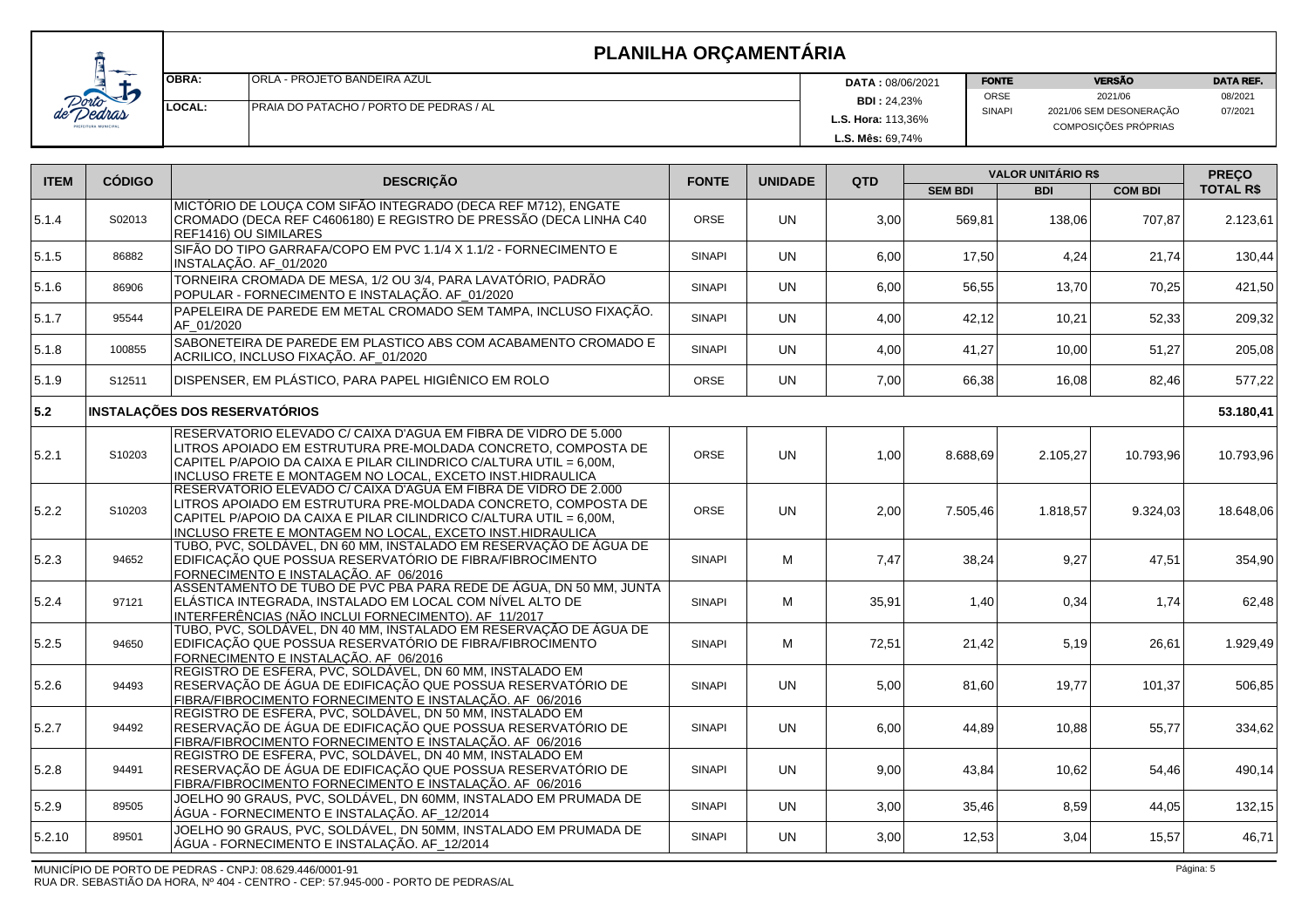

| <b>OBRA:</b>   | IORLA - PROJETO BANDEIRA AZUL                   | <b>DATA: 08/06/2021</b>   | <b>FONTE</b>  | <b>VERSÃO</b>                                   |         |
|----------------|-------------------------------------------------|---------------------------|---------------|-------------------------------------------------|---------|
|                |                                                 | <b>BDI</b> : 24,23%       | <b>ORSE</b>   | 2021/06                                         | 08/2021 |
| <b>ILOCAL:</b> | <b>IPRAIA DO PATACHO / PORTO DE PEDRAS / AL</b> | <b>L.S. Hora: 113.36%</b> | <b>SINAPI</b> | 2021/06 SEM DESONERAÇÃO<br>COMPOSIÇÕES PRÓPRIAS | 07/2021 |
|                |                                                 | L.S. Mês: 69,74%          |               |                                                 |         |

| <b>ITEM</b> | <b>CÓDIGO</b> | <b>DESCRIÇÃO</b>                                                                                                                                                                                                                                   | <b>FONTE</b>  | <b>UNIDADE</b> | QTD   | <b>VALOR UNITÁRIO R\$</b> | <b>PRECO</b> |                |                  |
|-------------|---------------|----------------------------------------------------------------------------------------------------------------------------------------------------------------------------------------------------------------------------------------------------|---------------|----------------|-------|---------------------------|--------------|----------------|------------------|
|             |               |                                                                                                                                                                                                                                                    |               |                |       | <b>SEM BDI</b>            | <b>BDI</b>   | <b>COM BDI</b> | <b>TOTAL R\$</b> |
| 5.2.11      | 89497         | JOELHO 90 GRAUS, PVC, SOLDÁVEL, DN 40MM, INSTALADO EM PRUMADA DE<br>ÁGUA - FORNECIMENTO E INSTALAÇÃO. AF_12/2014                                                                                                                                   | <b>SINAPI</b> | <b>UN</b>      | 36,00 | 10,62                     | 2,57         | 13,19          | 474,84           |
| 5.2.12      | 89628         | TE, PVC, SOLDÁVEL, DN 60MM, INSTALADO EM PRUMADA DE ÁGUA -<br>FORNECIMENTO E INSTALAÇÃO. AF_12/2014                                                                                                                                                | <b>SINAPI</b> | <b>UN</b>      | 3,00  | 44,95                     | 10,89        | 55,84          | 167,52           |
| 5.2.13      | 89623         | TE, PVC, SOLDÁVEL, DN 40MM, INSTALADO EM PRUMADA DE ÁGUA -<br>FORNECIMENTO E INSTALAÇÃO. AF_12/2014                                                                                                                                                | <b>SINAPI</b> | <b>UN</b>      | 9,00  | 16,83                     | 4,08         | 20,91          | 188,19           |
| 5.2.14      | 94707         | ADAPTADOR COM FLANGE E ANEL DE VEDAÇÃO, PVC, SOLDÁVEL, DN 60 MM X 2<br>, INSTALADO EM RESERVAÇÃO DE ÁGUA DE EDIFICAÇÃO QUE POSSUA<br>RESERVATÓRIO DE FIBRA/FIBROCIMENTO FORNECIMENTO E INSTALAÇÃO.<br>AF 06/2016                                   | <b>SINAPI</b> | <b>UN</b>      | 6,00  | 50,41                     | 12,21        | 62,62          | 375,72           |
| 5.2.15      | 94706         | ADAPTADOR COM FLANGE E ANEL DE VEDAÇÃO, PVC, SOLDÁVEL, DN 50 MM X 1<br>1/2, INSTALADO EM RESERVAÇÃO DE ÁGUA DE EDIFICAÇÃO QUE POSSUA<br>RESERVATÓRIO DE FIBRA/FIBROCIMENTO FORNECIMENTO E INSTALAÇÃO.<br>AF 06/2016                                | <b>SINAPI</b> | <b>UN</b>      | 3,00  | 39,71                     | 9,62         | 49,33          | 147,99           |
| 5.2.16      | 94705         | ADAPTADOR COM FLANGE E ANEL DE VEDAÇÃO, PVC, SOLDÁVEL, DN 40 MM X 1<br>1/4, INSTALADO EM RESERVAÇÃO DE ÁGUA DE EDIFICAÇÃO QUE POSSUA<br>RESERVATÓRIO DE FIBRA/FIBROCIMENTO FORNECIMENTO E INSTALAÇÃO.<br>AF 06/2016                                | <b>SINAPI</b> | <b>UN</b>      | 9,00  | 28,79                     | 6,98         | 35,77          | 321,93           |
| 5.2.17      | 94800         | TORNEIRA DE BOIA, ROSCÁVEL, 2, FORNECIDA E INSTALADA EM RESERVAÇÃO<br>DE ÁGUA. AF_06/2016                                                                                                                                                          | <b>SINAPI</b> | <b>UN</b>      | 3,00  | 118,86                    | 28,80        | 147.66         | 442,98           |
| 5.2.18      | S10307        | CONJUNTO MOTO-BOMBA SCHNEIDER BCS-C5, MOTOR 1/2 CV, TRIFÁSICO,<br>BOMBA CENTRÍFUGA SUBMERSA, RECALQUE 2" (OU SIMILAR)                                                                                                                              | <b>ORSE</b>   | <b>UN</b>      | 2,00  | 3.568,73                  | 864,70       | 4.433,43       | 8.866,86         |
| 5.2.19      | S02650        | CONJUNTO MOTO-BOMBA COM MOTOR DE 1/2 CV, TRIFÁSICO, BOMBA<br>CENTRÍFUGA, SUCÇÃO=1", RECALQUE=3/4", PR. MÁX. 23 MCA, ALT. SUCÇÃO 8<br>MCA. FAIXAS HM (M) - Q (M3/H) : (20-3,4)(17-4,9)(14-6,0)(11-6,9)(8-8,3), INCLUSIVE<br>CHAVE DE PARTIDA DIRETA | ORSE          | <b>UN</b>      | 1,00  | 1.338,83                  | 324,40       | 1.663,23       | 1.663,23         |
| 5.2.20      | S01452        | ABRIGO EM ALVENARIA (1.20 X 1.00M) PARA CONJUNTO DE MOTO-BOMBA,<br>INCLUINDO CHAPISCO, REBOCO, ESQUADRIA DE FERRO E COBERTURA COM<br>TELHA CANAL COMUM.                                                                                            | <b>ORSE</b>   | <b>UN</b>      | 1,00  | 1.805,92                  | 437,57       | 2.243,49       | 2.243,49         |
| 5.2.21      | S06198        | ACOMPANHAMENTO TÉCNICO P/ POCO ATÉ 100M                                                                                                                                                                                                            | <b>ORSE</b>   | <b>UN</b>      | 1.00  | 1.754.73                  | 425.17       | 2.179.90       | 2.179.90         |
| 5.2.22      | 104230        | EXECUÇÃO DE POCO ARTESIANO COM TUBOS DE PVC SOLDÁVEL DE 60MM<br>(EXTERNO) E 32 MM (INTERNO)                                                                                                                                                        | <b>ORSE</b>   | M              | 20,00 | 113,03                    | 27,39        | 140,42         | 2.808,40         |
| 5.3         |               | <b>INSTALAÇÕES SANITÁRIAS</b>                                                                                                                                                                                                                      |               |                |       |                           |              |                | 155.695,76       |
| 5.3.1       | S01679        | PONTO DE ESGOTO COM TUBO DE PVC RÍGIDO SOLDÁVEL DE Ø 40 MM<br>(LAVATÓRIOS, MICTÓRIOS, RALOS SIFONADOS, ETC)                                                                                                                                        | ORSE          | <b>UN</b>      | 24,00 | 74,82                     | 18,13        | 92,95          | 2.230,80         |
| 5.3.2       | S01683        | PONTO DE ESGOTO COM TUBO DE PVC RÍGIDO SOLDÁVEL DE Ø 100 MM (VASO<br>SANITÁRIO)                                                                                                                                                                    | <b>ORSE</b>   | <b>PT</b>      | 7,00  | 116,62                    | 28,26        | 144,88         | 1.014, 16        |
| 5.3.3       | S04883        | CAIXA DE INSPEÇÃO 0.60 X 0.60 X 0.60M                                                                                                                                                                                                              | ORSE          | <b>UN</b>      | 18,00 | 537,14                    | 130,15       | 667,29         | 12.011,22        |
| 5.3.4       | 91792         | (COMPOSIÇÃO REPRESENTATIVA) DO SERVIÇO DE INSTALAÇÃO DE TUBO DE<br>PVC, SÉRIE NORMAL, ESGOTO PREDIAL, DN 40 MM (INSTALADO EM RAMAL DE<br>DESCARGA OU RAMAL DE ESGOTO SANITÁRIO), INCLUSIVE CONEXÕES,                                               | <b>SINAPI</b> | M              | 10,52 | 49,71                     | 12,04        | 61,75          | 649,61           |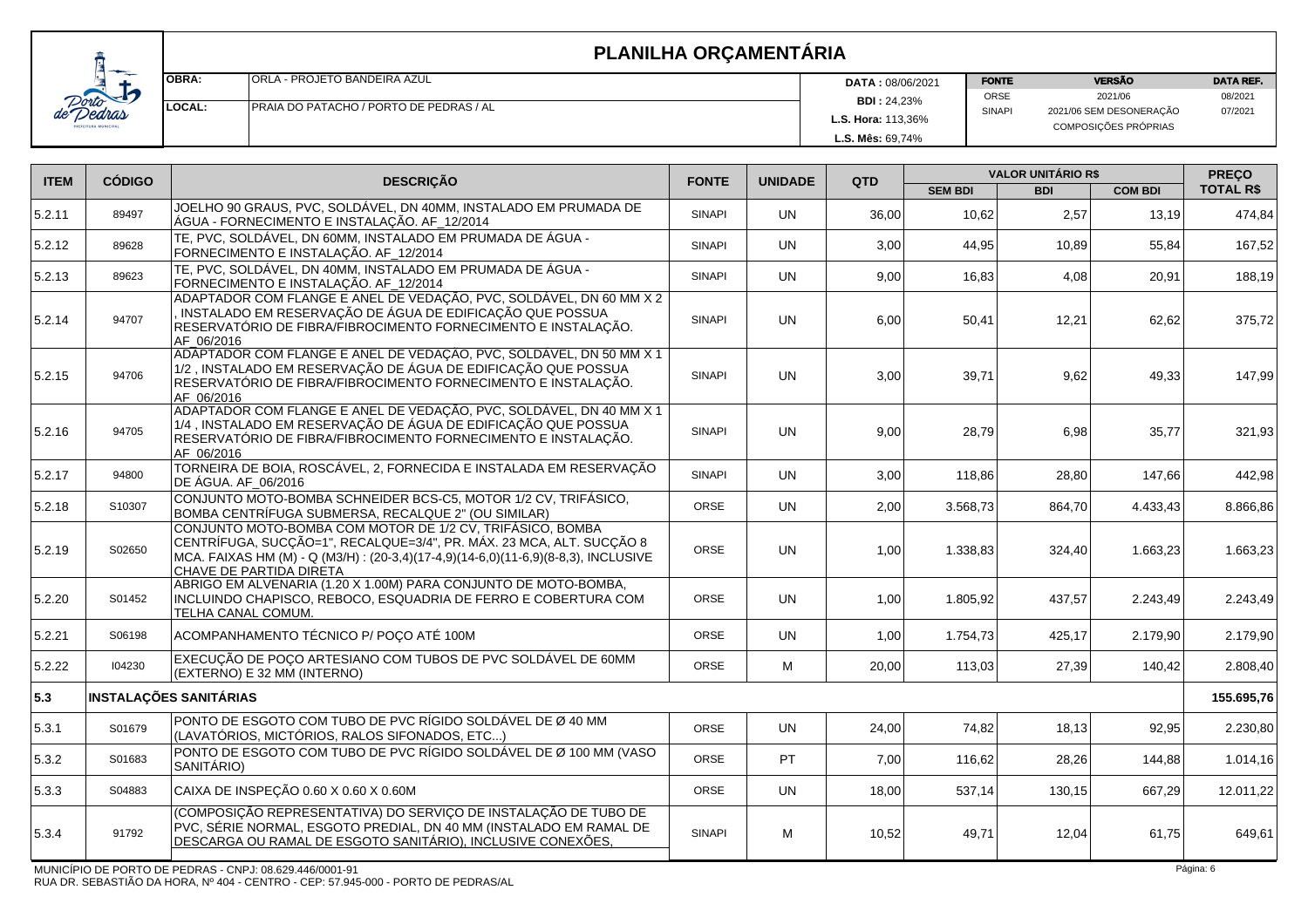| $\overline{\phantom{a}}$ | lOBRA:         | <b>ORLA - PROJETO BANDEIRA AZUL</b>             | <b>DATA: 08/06/2021</b>   | <b>VERSÃO</b><br><b>FONTE</b> |                         | <b>DATA REF.</b> |
|--------------------------|----------------|-------------------------------------------------|---------------------------|-------------------------------|-------------------------|------------------|
| И                        |                |                                                 | <b>BDI: 24,23%</b>        | ORSE                          | 2021/06                 | 08/2021          |
|                          | <b>ILOCAL:</b> | <b>IPRAIA DO PATACHO / PORTO DE PEDRAS / AL</b> |                           | <b>SINAPI</b>                 | 2021/06 SEM DESONERAÇÃO | 07/2021          |
|                          |                |                                                 | <b>L.S. Hora: 113,36%</b> |                               | COMPOSIÇÕES PRÓPRIAS    |                  |
|                          |                |                                                 | <b>L.S. Mês: 69.74%</b>   |                               |                         |                  |

| <b>ITEM</b> | <b>CÓDIGO</b> | <b>DESCRIÇÃO</b>                                                                                                                                                        | <b>FONTE</b>  | <b>UNIDADE</b> | QTD    | <b>VALOR UNITÁRIO R\$</b> |            |                | <b>PREÇO</b>     |
|-------------|---------------|-------------------------------------------------------------------------------------------------------------------------------------------------------------------------|---------------|----------------|--------|---------------------------|------------|----------------|------------------|
|             |               |                                                                                                                                                                         |               |                |        | <b>SEM BDI</b>            | <b>BDI</b> | <b>COM BDI</b> | <b>TOTAL R\$</b> |
|             | 91792         | CORTES E FIXAÇÕES, PARA PRÉDIOS. AF_10/2015                                                                                                                             |               |                |        |                           |            |                |                  |
| 15.3.5      | 89798         | TUBO PVC, SERIE NORMAL, ESGOTO PREDIAL, DN 50 MM, FORNECIDO E<br>INSTALADO EM PRUMADA DE ESGOTO SANITÁRIO OU VENTILAÇÃO. AF_12/2014                                     | <b>SINAPI</b> | м              | 457.12 | 12,40                     | 3,00       | 15,40          | 7.039,65         |
| 5.3.6       | 89798         | TUBO PVC, SERIE NORMAL, ESGOTO PREDIAL, DN 50 MM, FORNECIDO E<br>INSTALADO EM PRUMADA DE ESGOTO SANITÁRIO OU VENTILAÇÃO. AF_12/2014                                     | <b>SINAPI</b> | M              | 23,16  | 12,40                     | 3,00       | 15,40          | 356.66           |
| 5.3.7       | 89711         | TUBO PVC, SERIE NORMAL, ESGOTO PREDIAL, DN 40 MM, FORNECIDO E<br>INSTALADO EM RAMAL DE DESCARGA OU RAMAL DE ESGOTO SANITÁRIO.<br>AF 12/2014                             | <b>SINAPI</b> | M              | 5,70   | 17,44                     | 4,23       | 21,67          | 123,52           |
| 5.3.8       | 88503         | FOSSA SÉPTICA, BIODIGESTORA, CILÍNDRICA, COM TAMPA, EM POLIETILENO DE<br>ALTA DENSIDADE (PEAD), CAPACIDADE APROXIMADA DE 3000 LITROS,<br>CONFORME PROJETO               | <b>SINAPI</b> | <b>UN</b>      | 2,00   | 8.591,68                  | 2.081,76   | 10.673,44      | 21.346,88        |
| 15.3.9      | 88503         | FOSSA SÉPTICA, BIODIGESTORA, CILÍNDRICA, COM TAMPA, EM POLIETILENO DE<br>ALTA DENSIDADE (PEAD), CAPACIDADE APROXIMADA DE 1300 LITROS,<br>CONFORME PROJETO               | <b>SINAPI</b> | <b>UN</b>      | 2.00   | 12.070.58                 | 2.924.70   | 14.995,28      | 29.990,56        |
| 5.3.10      | S02806        | CAIXA DE SECAGEM EM ALVENARIA DE TIJOLOS MACIÇOS ESP. = 0,17M, DIM.<br>$ INT. = 1.00 \times 1.00 \times 1,40M$                                                          | <b>ORSE</b>   | <b>UN</b>      | 2,00   | 1.905,06                  | 461,60     | 2.366,66       | 4.733,32         |
| 5.3.11      | S02812        | CAIXA DE SECAGEM EM ALVENARIA DE TIJOLOS MACIÇOS ESP. = 0,17M, DIM.<br>$INT. = 1.20 X 1.20 X 1,80M$                                                                     | ORSE          | <b>UN</b>      | 2,00   | 2.889,22                  | 700,06     | 3.589,28       | 7.178,56         |
| 5.3.12      | S01703        | RALO SIFONADO EM PVC D = 100 MM, SAÍDA 40 MM, COM GRELHA ACABAMENTO<br><b>BRANCO</b>                                                                                    | ORSE          | <b>UN</b>      | 18,00  | 33,04                     | 8,01       | 41,05          | 738,90           |
| 5.3.13      | S04280        | CAIXA SIFONADA EM PVC, 100X150X50MM, ACABAMENTO BRANCO, C/GRELHA E<br>PORTA GRELHA                                                                                      | <b>ORSE</b>   | <b>UN</b>      | 3,00   | 33,91                     | 8,22       | 42,13          | 126,39           |
| 5.3.14      | S01695        | ∣CAIXA SIFONADA QUADRADA. COM SETE ENTRADAS E UMA SAÍDA. D = 150 X 150<br>X 50MM, REF. Nº25, ACABAMENTO BRANCO, MARCA AKROS OU SIMILAR                                  | <b>ORSE</b>   | <b>UN</b>      | 2,00   | 56,15                     | 13,61      | 69,76          | 139,52           |
| 5.3.15      | 89519         | CURVA 45 GRAUS, PVC, SOLDÁVEL, DN 75MM, INSTALADO EM PRUMADA DE<br>ÁGUA - FORNECIMENTO E INSTALAÇÃO. AF_12/2014                                                         | <b>SINAPI</b> | <b>UN</b>      | 7,00   | 46,68                     | 11,31      | 57,99          | 405,93           |
| 5.3.16      | 89724         | JOELHO 90 GRAUS, PVC, SERIE NORMAL, ESGOTO PREDIAL, DN 40 MM, JUNTA<br>SOLDÁVEL, FORNECIDO E INSTALADO EM RAMAL DE DESCARGA OU RAMAL DE<br>ESGOTO SANITÁRIO. AF 12/2014 | <b>SINAPI</b> | <b>UN</b>      | 6,00   | 8,96                      | 2,17       | 11,13          | 66,78            |
| 5.3.17      | 89782         | TE, PVC, SERIE NORMAL, ESGOTO PREDIAL, DN 40 X 40 MM, JUNTA SOLDÁVEL,<br>FORNECIDO E INSTALADO EM RAMAL DE DESCARGA OU RAMAL DE ESGOTO<br>SANITÁRIO. AF_12/2014         | <b>SINAPI</b> | UN.            | 6,00   | 10,49                     | 2,54       | 13,03          | 78,18            |
| 5.3.18      | 89784         | TE, PVC, SERIE NORMAL, ESGOTO PREDIAL, DN 50 X 50 MM, JUNTA ELÁSTICA,<br>FORNECIDO E INSTALADO EM RAMAL DE DESCARGA OU RAMAL DE ESGOTO<br>SANITÁRIO. AF 12/2014         | <b>SINAPI</b> | <b>UN</b>      | 6,00   | 18,66                     | 4,52       | 23,18          | 139,08           |
| 5.3.19      | 89549         | REDUÇÃO EXCÊNTRICA, PVC, SERIE R, ÁGUA PLUVIAL, DN 75 X 50 MM, JUNTA<br>ELÁSTICA, FORNECIDO E INSTALADO EM RAMAL DE ENCAMINHAMENTO.<br>AF 12/2014                       | <b>SINAPI</b> | <b>UN</b>      | 6,00   | 14,43                     | 3,50       | 17,93          | 107,58           |
| 5.3.20      | S01594        | TERMINAL DE VENTILAÇÃO EM PVC RÍGIDO SOLDÁVEL, PARA ESGOTO<br>PRIMÁRIO, DIÂM = 50MM                                                                                     | ORSE          | <b>UN</b>      | 4,00   | 9,75                      | 2,36       | 12,11          | 48,44            |
| 5.3.21      | S02498        | ESCAVAÇÃO MANUAL DE VALA OU CAVA EM MATERIAL DE 1ª CATEGORIA,<br>PROFUNDIDADE ENTRE 1,50 E 3,00M                                                                        | <b>ORSE</b>   | M3             | 41,58  | 66,78                     | 16, 18     | 82,96          | 3.449,48         |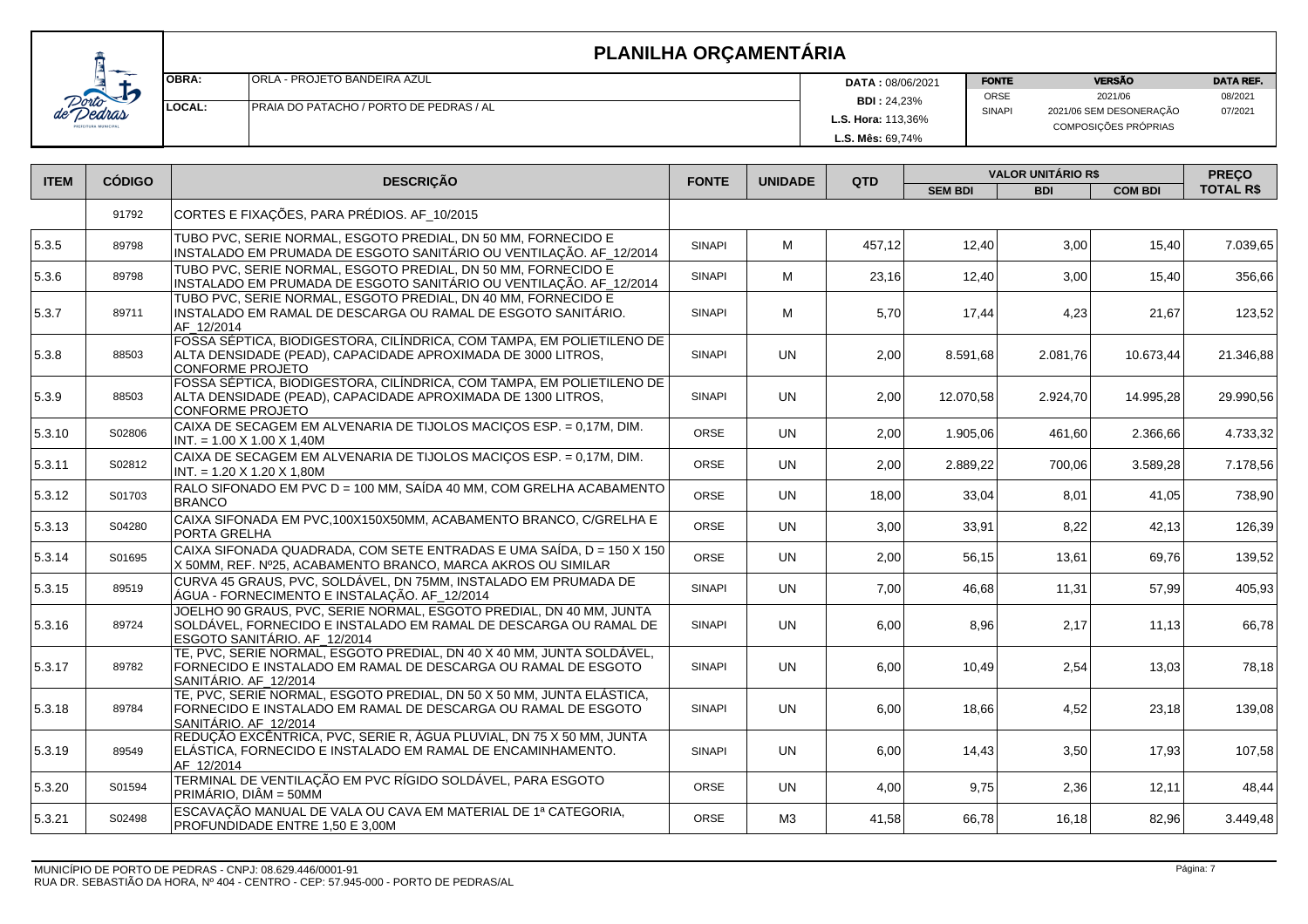| OBRA:          | <b>ORLA - PROJETO BANDEIRA AZUL</b>      | <b>DATA: 08/06/2021</b>   | <b>VERSÃO</b><br><b>FONTE</b> |                                                 | <b>DATA REF.</b> |  |
|----------------|------------------------------------------|---------------------------|-------------------------------|-------------------------------------------------|------------------|--|
|                |                                          | <b>BDI: 24,23%</b>        | ORSE                          | 2021/06                                         | 08/2021          |  |
| <b>ILOCAL:</b> | IPRAIA DO PATACHO / PORTO DE PEDRAS / AL | <b>L.S. Hora: 113,36%</b> | <b>SINAPI</b>                 | 2021/06 SEM DESONERAÇÃO<br>COMPOSIÇÕES PRÓPRIAS | 07/2021          |  |
|                |                                          | <b>L.S. Mês: 69.74%</b>   |                               |                                                 |                  |  |

| <b>ITEM</b> | <b>CÓDIGO</b>              | <b>DESCRIÇÃO</b>                                                                                                                                                                                                                                    | <b>UNIDADE</b><br><b>FONTE</b> |                | QTD    | <b>VALOR UNITÁRIO R\$</b> |            |                | <b>PREÇO</b>     |
|-------------|----------------------------|-----------------------------------------------------------------------------------------------------------------------------------------------------------------------------------------------------------------------------------------------------|--------------------------------|----------------|--------|---------------------------|------------|----------------|------------------|
|             |                            |                                                                                                                                                                                                                                                     |                                |                |        | <b>SEM BDI</b>            | <b>BDI</b> | <b>COM BDI</b> | <b>TOTAL R\$</b> |
| 5.3.22      | S99244S                    | BASE DE CONCRETO PARA FOSSA SÉPTICA                                                                                                                                                                                                                 | <b>ORSE</b>                    | <b>UN</b>      | 4,00   | 2.543.47                  | 616,28     | 3.159.75       | 12.639,00        |
| 5.3.23      | S07125                     | LIGAÇÃO PREDIAL DE ESGOTO TIPO 2 - RAMAL INTERNO ATÉ CAIXA DE<br><b>INSPEÇÃO</b>                                                                                                                                                                    | ORSE                           | <b>UN</b>      | 4,00   | 236,57                    | 57,32      | 293,89         | 1.175,56         |
| 5.3.24      | S02591                     | BASE COM SOLO-CIMENTO, MISTURADO EM USINA, COM MATERIAL DA PRÓPRIA<br>ESCAVAÇÃO, INCLUSIVE CIMENTO - 140KG/M3                                                                                                                                       | ORSE                           | MЗ             | 32,98  | 104,78                    | 25,39      | 130,17         | 4.293,01         |
| 5.3.25      | <b>VALA DE INFILTRAÇÃO</b> |                                                                                                                                                                                                                                                     |                                |                |        |                           |            |                | 45.612,97        |
| 5.3.25.1    | S04429                     | CAIXA DE INSPEÇÃO 0,30 X 0,30 X 0,40M                                                                                                                                                                                                               | <b>ORSE</b>                    | <b>UN</b>      | 24,00  | 129,17                    | 31,30      | 160,47         | 3.851,28         |
| 5.3.25.2    | 99273                      | POÇO DE INSPEÇÃO CIRCULAR PARA DRENAGEM, EM ALVENARIA COM TIJOLOS<br>CERÂMICOS MACIÇOS, DIÂMETRO INTERNO = 0,6 M, PROFUNDIDADE = 1,5 M,<br>EXCLUINDO TAMPÃO. AF_12/2020                                                                             | <b>SINAPI</b>                  | <b>UN</b>      | 8,00   | 1.221,57                  | 295,99     | 1.517.56       | 12.140,48        |
| 5.3.25.3    | S04869                     | FORNECIMENTO E ASSENTAMENTO DE TUBO PEAD FLEXÍVEL CORRUGADO<br>PERFURADO D = 4" (KANANET OU SIMILAR)                                                                                                                                                | ORSE                           | M              | 172,00 | 29,00                     | 7,03       | 36,03          | 6.197,16         |
| 5.3.25.4    | 93358                      | ESCAVAÇÃO MANUAL DE VALA COM PROFUNDIDADE MENOR OU IGUAL A 1,30<br>M. AF_02/2021                                                                                                                                                                    | <b>SINAPI</b>                  | M3             | 118,25 | 58,70                     | 14,22      | 72,92          | 8.622,79         |
| 5.3.25.5    | S02657                     | LASTRO DE BRITA 2                                                                                                                                                                                                                                   | ORSE                           | MЗ             | 28,38  | 130,52                    | 31,62      | 162,14         | 4.601,53         |
| 5.3.25.6    | 100322                     | LASTRO COM MATERIAL GRANULAR (PEDRA BRITADA N.3), APLICADO EM PISOS<br>OU LAJES SOBRE SOLO, ESPESSURA DE *10 CM*. AF_07/2019                                                                                                                        | <b>SINAPI</b>                  | MЗ             | 9,46   | 100,25                    | 24,29      | 124,54         | 1.178,15         |
| 5.3.25.7    | 91792                      | (COMPOSIÇÃO REPRESENTATIVA) DO SERVIÇO DE INSTALAÇÃO DE TUBO DE<br>PVC, SÉRIE NORMAL, ESGOTO PREDIAL, DN 40 MM (INSTALADO EM RAMAL DE<br>DESCARGA OU RAMAL DE ESGOTO SANITÁRIO), INCLUSIVE CONEXÕES,<br>CORTES E FIXAÇÕES, PARA PRÉDIOS. AF_10/2015 | <b>SINAPI</b>                  | M              | 133,00 | 49,71                     | 12,04      | 61,75          | 8.212,75         |
| 5.3.25.8    | 73881/001                  | EXECUCAO DE DRENO COM MANTA GEOTEXTIL 200 G/M2                                                                                                                                                                                                      | <b>SINAPI</b>                  | M <sub>2</sub> | 94,60  | 6,88                      | 1,67       | 8,55           | 808,83           |
| 5.4         |                            | <b>INSTALAÇÕES HIDRÁULICAS</b>                                                                                                                                                                                                                      |                                |                |        |                           |            |                | 35.792,41        |
| 5.4.1       | 89957                      | PONTO DE CONSUMO TERMINAL DE ÁGUA FRIA (SUBRAMAL) COM TUBULAÇÃO<br>DE PVC, DN 25 MM, INSTALADO EM RAMAL DE ÁGUA, INCLUSOS RASGO E<br>CHUMBAMENTO EM ALVENARIA. AF 12/2014                                                                           | <b>SINAPI</b>                  | <b>UN</b>      | 34,00  | 118,83                    | 28,79      | 147,62         | 5.019,08         |
| 5.4.2       | 94494                      | REGISTRO DE GAVETA BRUTO, LATÃO, ROSCÁVEL, 3/4, INSTALADO EM<br>RESERVAÇÃO DE ÁGUA DE EDIFICAÇÃO QUE POSSUA RESERVATÓRIO DE<br>FIBRA/FIBROCIMENTO FORNECIMENTO E INSTALAÇÃO. AF_06/2016                                                             | <b>SINAPI</b>                  | <b>UN</b>      | 2,00   | 55,04                     | 13,34      | 68,38          | 136,76           |
| 5.4.3       | 94650                      | TUBO, PVC, SOLDÁVEL, DN 40 MM, INSTALADO EM RESERVAÇÃO DE ÁGUA DE<br>EDIFICAÇÃO QUE POSSUA RESERVATÓRIO DE FIBRA/FIBROCIMENTO<br>FORNECIMENTO E INSTALAÇÃO. AF_06/2016                                                                              | <b>SINAPI</b>                  | M              | 593,51 | 21,42                     | 5,19       | 26,61          | 15.793,30        |
| 5.4.4       | 89498                      | JOELHO 45 GRAUS, PVC, SOLDÁVEL, DN 40MM, INSTALADO EM PRUMADA DE<br>ÁGUA - FORNECIMENTO E INSTALAÇÃO. AF_12/2014                                                                                                                                    | <b>SINAPI</b>                  | <b>UN</b>      | 7,00   | 11,74                     | 2,84       | 14,58          | 102,06           |
| 5.4.5       | S01081                     | BUCHA DE REDUÇÃO LONGA DE PVC RÍGIDO SOLDÁVEL, MARROM, DIÂM = 40 X<br>25MM                                                                                                                                                                          | <b>ORSE</b>                    | <b>UN</b>      | 8,00   | 14,86                     | 3,60       | 18,46          | 147,68           |
| 5.4.6       | 89970                      | KIT DE REGISTRO DE PRESSÃO BRUTO DE LATÃO 3/1", INCLUSIVE CONEXÕES,<br>ROSCÁVEL, INSTALADO EM RAMAL DE ÁGUA FRIA - FORNECIMENTO E                                                                                                                   | <b>SINAPI</b>                  | <b>UN</b>      | 18,00  | 40,27                     | 9,76       | 50,03          | 900,54           |
|             |                            | MUNICÍPIO DE PORTO DE PEDRAS - CNPJ: 08.629.446/0001-91                                                                                                                                                                                             |                                |                |        |                           |            |                | Página: 8        |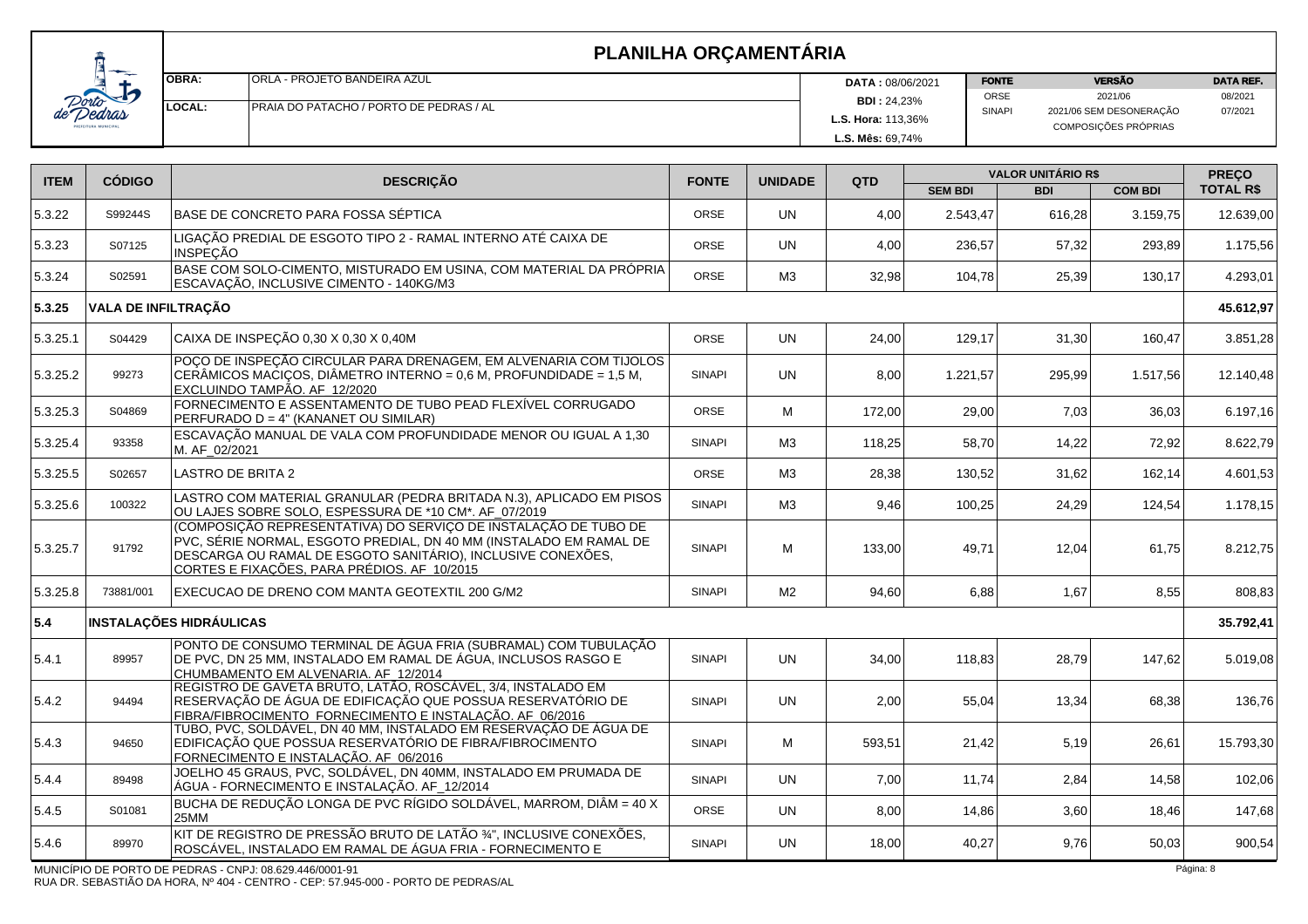|                          | <b>IOBRA:</b> | <b>ORLA - PROJETO BANDEIRA AZUL</b>     | <b>DATA: 08/06/2021</b> | <b>FONTE</b>  | <b>VERSÃO</b>                                   | <b>DATA REF.</b> |
|--------------------------|---------------|-----------------------------------------|-------------------------|---------------|-------------------------------------------------|------------------|
| Е                        |               |                                         | <b>BDI: 24,23%</b>      | ORSE          | 2021/06                                         | 08/2021          |
| dras<br><b>MUNICIPAL</b> | <b>LOCAL:</b> | PRAIA DO PATACHO / PORTO DE PEDRAS / AL |                         | <b>SINAPI</b> | 2021/06 SEM DESONERAÇÃO<br>COMPOSIÇÕES PRÓPRIAS | 07/2021          |
|                          |               |                                         | L.S. Mês: 69.74%        |               |                                                 |                  |

| <b>ITEM</b> | <b>CÓDIGO</b> | <b>DESCRIÇÃO</b>                                                                                                                                                                                                                                | <b>FONTE</b>  | <b>UNIDADE</b> | QTD      | <b>VALOR UNITÁRIO R\$</b> |            |                | <b>PRECO</b>     |
|-------------|---------------|-------------------------------------------------------------------------------------------------------------------------------------------------------------------------------------------------------------------------------------------------|---------------|----------------|----------|---------------------------|------------|----------------|------------------|
|             |               |                                                                                                                                                                                                                                                 |               |                |          | <b>SEM BDI</b>            | <b>BDI</b> | <b>COM BDI</b> | <b>TOTAL R\$</b> |
|             | 89970         | INSTALAÇÃO. AF_12/2014                                                                                                                                                                                                                          |               |                |          |                           |            |                |                  |
| 5.4.7       | 91785         | (COMPOSIÇÃO REPRESENTATIVA) DO SERVIÇO DE INSTALAÇÃO DE TUBOS DE<br>PVC, SOLDÁVEL, ÁGUA FRIA, DN 25 MM (INSTALADO EM RAMAL, SUB-RAMAL,<br>RAMAL DE DISTRIBUIÇÃO OU PRUMADA), INCLUSIVE CONEXÕES, CORTES E<br>FIXAÇÕES, PARA PRÉDIOS. AF_10/2015 | <b>SINAPI</b> | м              | 20,40    | 36,84                     | 8,93       | 45,77          | 933,71           |
| 5.4.8       | S05063        | CHUVEIRO ALTA SEGURANÇA (ANTI-VANDALISMO), PASSANTE P/PAREDE<br>ESP=200-300MM, DOCOL OU SIMILAR                                                                                                                                                 | <b>ORSE</b>   | UN             | 18,00    | 567.45                    | 137,49     | 704.94         | 12.688,92        |
| 5.4.9       | 94688         | TÊ, PVC, SOLDÁVEL, DN 25 MM INSTALADO EM RESERVAÇÃO DE ÁGUA DE<br>EDIFICAÇÃO QUE POSSUA RESERVATÓRIO DE FIBRA/FIBROCIMENTO<br>FORNECIMENTO E INSTALAÇÃO. AF_06/2016                                                                             | <b>SINAPI</b> | <b>UN</b>      | 4,00     | 9,14                      | 2,21       | 11,35          | 45,40            |
| 5.4.10      | 89408         | JOELHO 90 GRAUS, PVC, SOLDÁVEL, DN 25MM, INSTALADO EM RAMAL DE<br>DISTRIBUIÇÃO DE ÁGUA - FORNECIMENTO E INSTALAÇÃO. AF_12/2014                                                                                                                  | <b>SINAPI</b> | <b>UN</b>      | 4,00     | 5,02                      | 1,22       | 6,24           | 24,96            |
| l6          |               | <b>ELEMENTOS DECORATIVOS</b>                                                                                                                                                                                                                    |               |                |          |                           |            |                | 3.707.847,08     |
| 6.1         | COMP-0800996  | BANCO COM ENCOSTO EM EUCALIPTO, FIXADO AO SOLO, ART MADEIRA OU<br>SIMILAR EM TÉCNICO E ESTÉTICO - BDI = 16,96                                                                                                                                   | COTAÇÃO       | <b>UN</b>      | 31,00    | 2.480,00                  | 420,61     | 2.900,61       | 89.918,91        |
| 6.2         | COMP-87503243 | LIXEIRA TRIPLA EM EUCALIPTO TRATADO FIXADO AO SOLO, ART MADEIRAS OU<br>SIMILAR EM TÉCNICO E ESTÉTICO - BDI = 16,96                                                                                                                              | COTAÇÃO       | <b>UN</b>      | 43,00    | 3.720.00                  | 630,91     | 4.350.91       | 187.089.13       |
| 6.3         | COMP-44115865 | PASSARELA EM EUCALIPTO, FIXADO AO SOLO, ART MADEIRAS OU SIMILAR EM<br>TÉCNICO E ESTÉTICO - BDI = 16,96                                                                                                                                          | COTAÇÃO       | <b>UN</b>      | 7,00     | 266.600,00                | 45.215,36  | 311.815,36     | 2.182.707,52     |
| 6.4         | COMP-25966116 | CHUVEIRÃO EM EUCALIPTO, FIXADO AO SOLO, ART MADEIRA OU SIMILAR EM<br>TÉCNICO E ESTÉTICO - BDI = 16,96                                                                                                                                           | COTAÇÃO       | <b>UN</b>      | 18,00    | 6.200,00                  | 1.051,52   | 7.251,52       | 130.527,36       |
| 6.5         | COMP-89684392 | ÁREA DE APOIO (LOJAS) EM EUCALIPTO, FIXADO AO SOLO, ART MADEIRA OU<br>SIMILAR TÉCNICO - BDI = 16,96                                                                                                                                             | COTAÇÃO       | <b>UN</b>      | 1,00     | 148.800,00                | 25.236,48  | 174.036,48     | 174.036,48       |
| 6.6         | COMP-29848498 | ÁREA DE APOIO (BANHEIRO) EM EUCALIPTO, FIXADO AO SOLO, ART MADEIRA<br>OU SIMILAR TÉCNICO E ESTÉTICO - BDI = 16,96                                                                                                                               | COTAÇÃO       | <b>UN</b>      | 2,00     | 148.800,00                | 25.236,48  | 174.036,48     | 348.072,96       |
| 16.7        | COMP-87945694 | QUIOSQUE EM EUCALIPTO, FIXADO AO SOLO, ART MADEIRAS OU SIMILAR<br>TÉCNICO E ESTÉTICO - BDI = 16,96                                                                                                                                              | COTACÃO       | <b>UN</b>      | 3,00     | 74.400,00                 | 12.618.24  | 87.018,24      | 261.054,72       |
| 6.8         | COMP-15161906 | PERGOLADO EM EUCALIPTO, FIXADO AO SOLO, ART MADEIRAS OU SIMILAR<br>TÉCNICO E ESTÉTICO - BDI = 16,96                                                                                                                                             | COTAÇÃO       | <b>UN</b>      | 7,00     | 9.920,00                  | 1.682,43   | 11.602,43      | 81.217,01        |
| 6.9         | COMP-4594348  | BICICLETÁRIO EM EUCALIPTO, FIXADO AO SOLO, ART MADEIRA OU SIMILAR EM<br>TÉCNICO E ESTÉTICO - BDI = 16,96                                                                                                                                        | COTAÇÃO       | <b>UN</b>      | 7,00     | 14.880,00                 | 2.523,65   | 17.403,65      | 121.825,55       |
| 6.10        | COMP-27340907 | POSTES DE 2 PÉTALAS (9,00M E 3,00M) EM EUCALIPTO, FIXADO AO SOLO, ART<br>MADEIRA OU SIMILAR EM TÉCNICO E ESTÉTICO - BDI = 16,96                                                                                                                 | COTAÇÃO       | <b>UN</b>      | 26,00    | 3.720,00                  | 630,91     | 4.350,91       | 113.123,66       |
| 6.11        | COMP-3243561  | POSTES DE 2 PÉTALAS (3,50M) EM EUCALIPTO, FIXADO AO SOLO, ART MADEIRA<br>OU SIMILAR EM TÉCNICO E ESTÉTICO - BDI = 16,96                                                                                                                         | COTAÇÃO       | <b>UN</b>      | 3,00     | 1.488,00                  | 252,36     | 1.740,36       | 5.221,08         |
| 6.12        | COMP-4433253  | POSTES DE 1 PÉTALAS (3,50M) EM EUCALIPTO, FIXADO AO SOLO, ART MADEIRA<br>OU SIMILAR EM TÉCNICO E ESTÉTICO - BDI = 16,96                                                                                                                         | COTAÇÃO       | <b>UN</b>      | 9,00     | 1.240,00                  | 210,30     | 1.450,30       | 13.052,70        |
| 17          |               | <b>SERVIÇOS COMPLEMENTARES</b>                                                                                                                                                                                                                  |               |                |          |                           |            |                | 4.720,03         |
| 7.1         | 99814         | LIMPEZA DE SUPERFÍCIE COM JATO DE ALTA PRESSÃO. AF_04/2019                                                                                                                                                                                      | <b>SINAPI</b> | M <sub>2</sub> | 2.843,39 | 1,34                      | 0,32       | 1,66           | 4.720,03         |